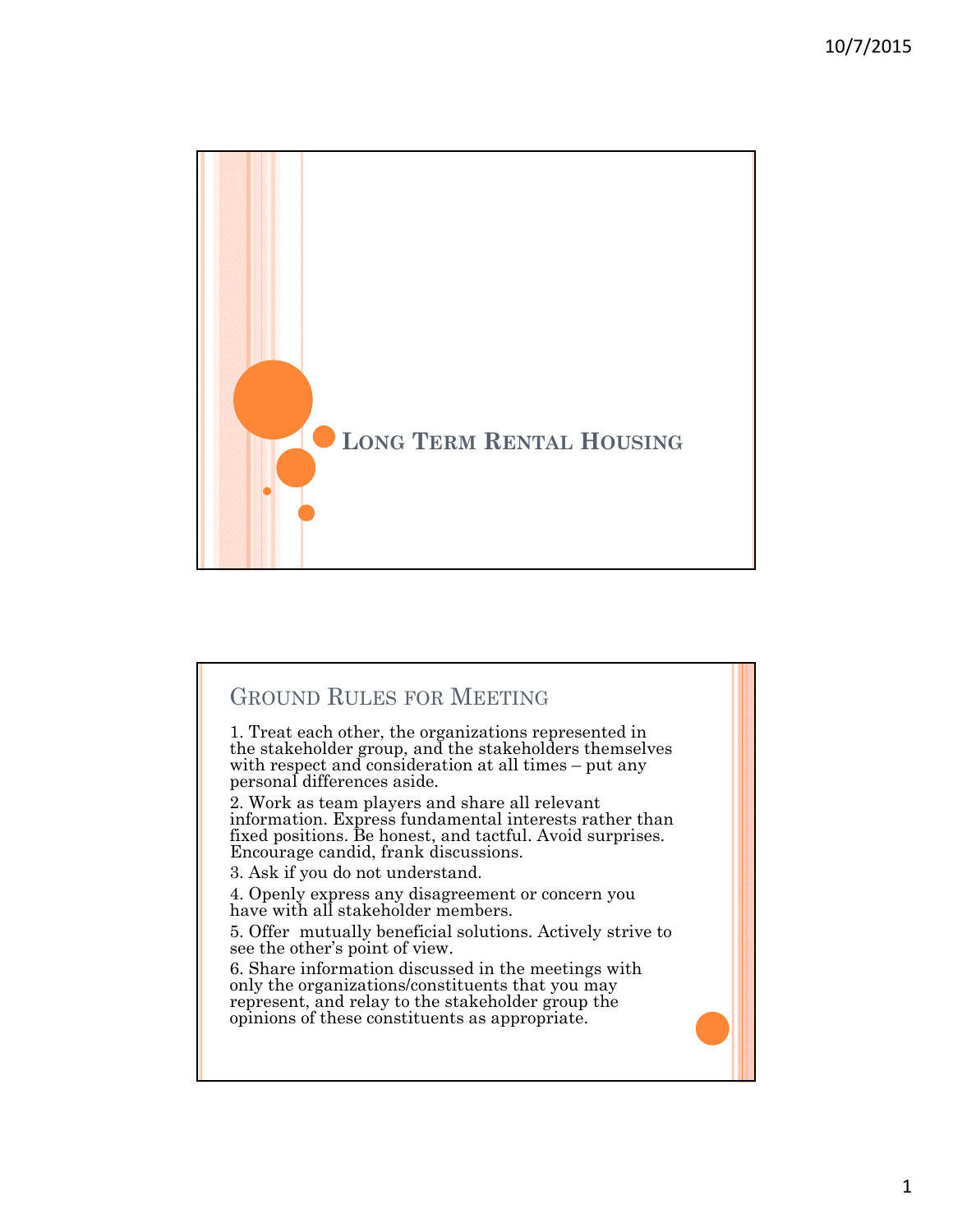## GROUND RULES FOR MEETING

7. Speak one at a time in meetings, as recognized by the facilitator.

8. Acknowledge that everyone will participate, and no one will dominate.

9. Agree that it is okay to disagree and disagree without being disagreeable.

10. Support and actively engage in the workgroup decision process.

11. Do your homework! Read and review materials provided; be familiar with discussion topics.

12. Stick to the topics on the meeting agenda; be concise and not repetitive.

13. Make every attempt to attend all meetings. In the event that a primary workgroup member is unable to attend, that member is responsible for notifying Office of Neighborhood Services about alternative arrangements.

14. Question and Answers will be held until the end of each presentation.

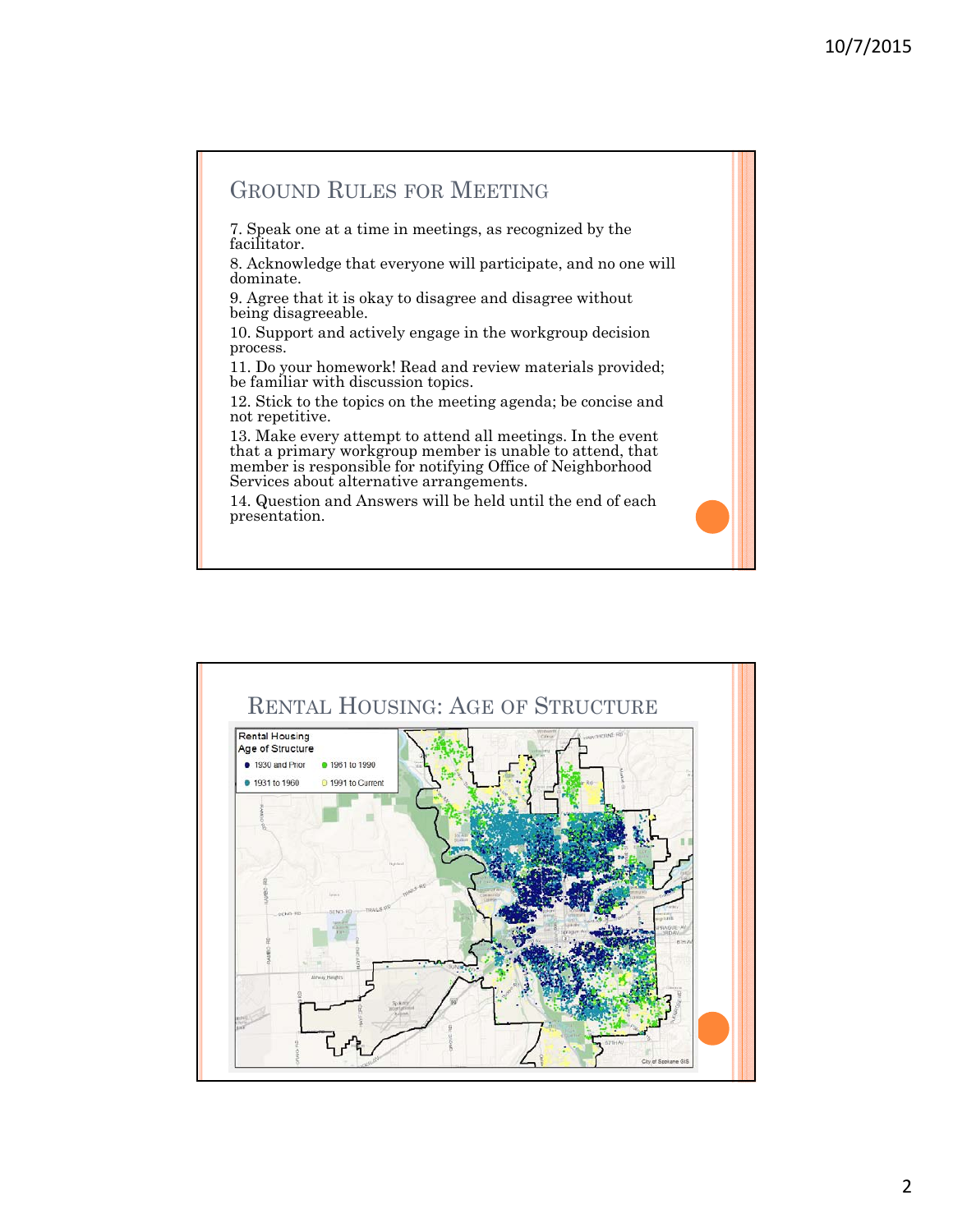

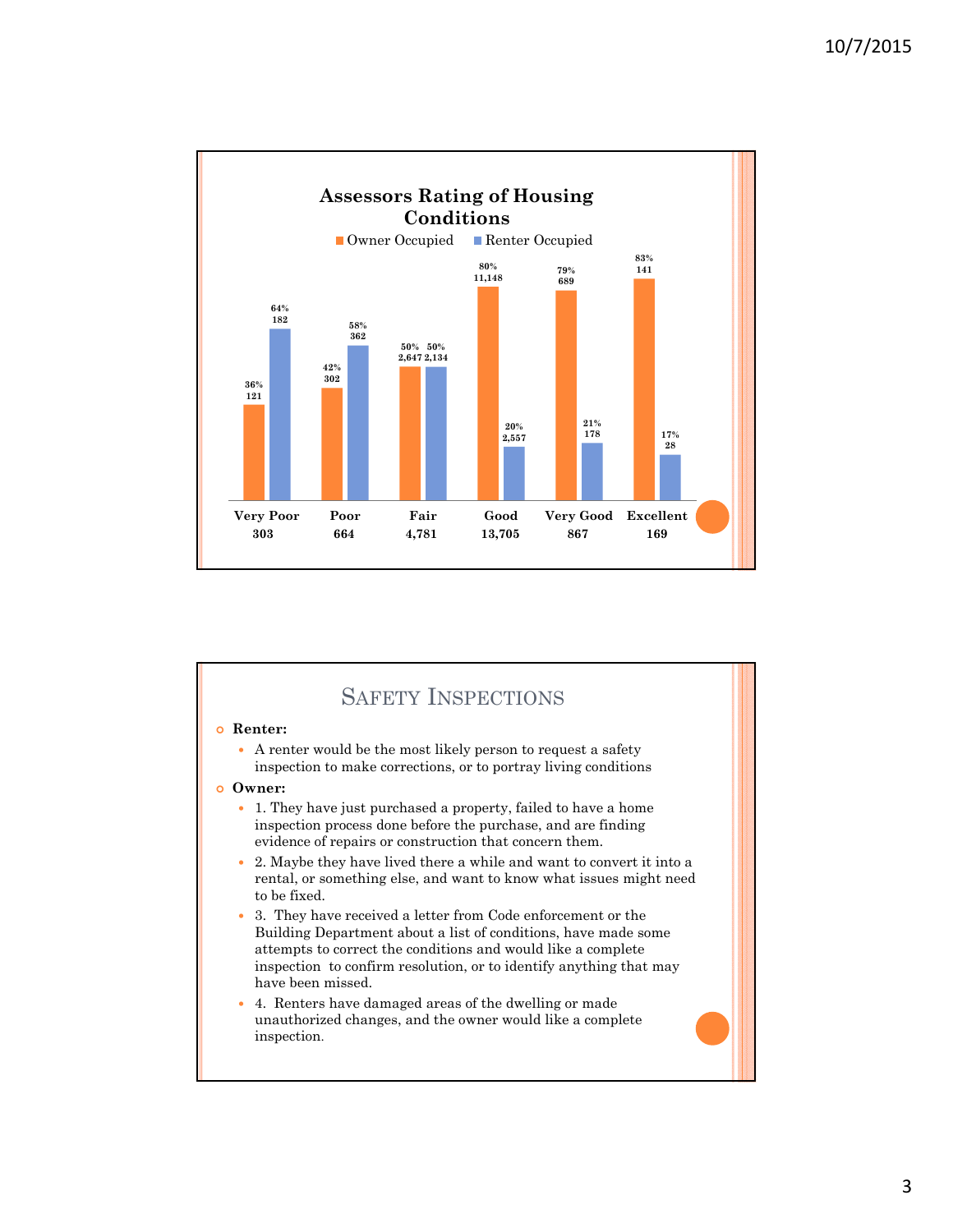

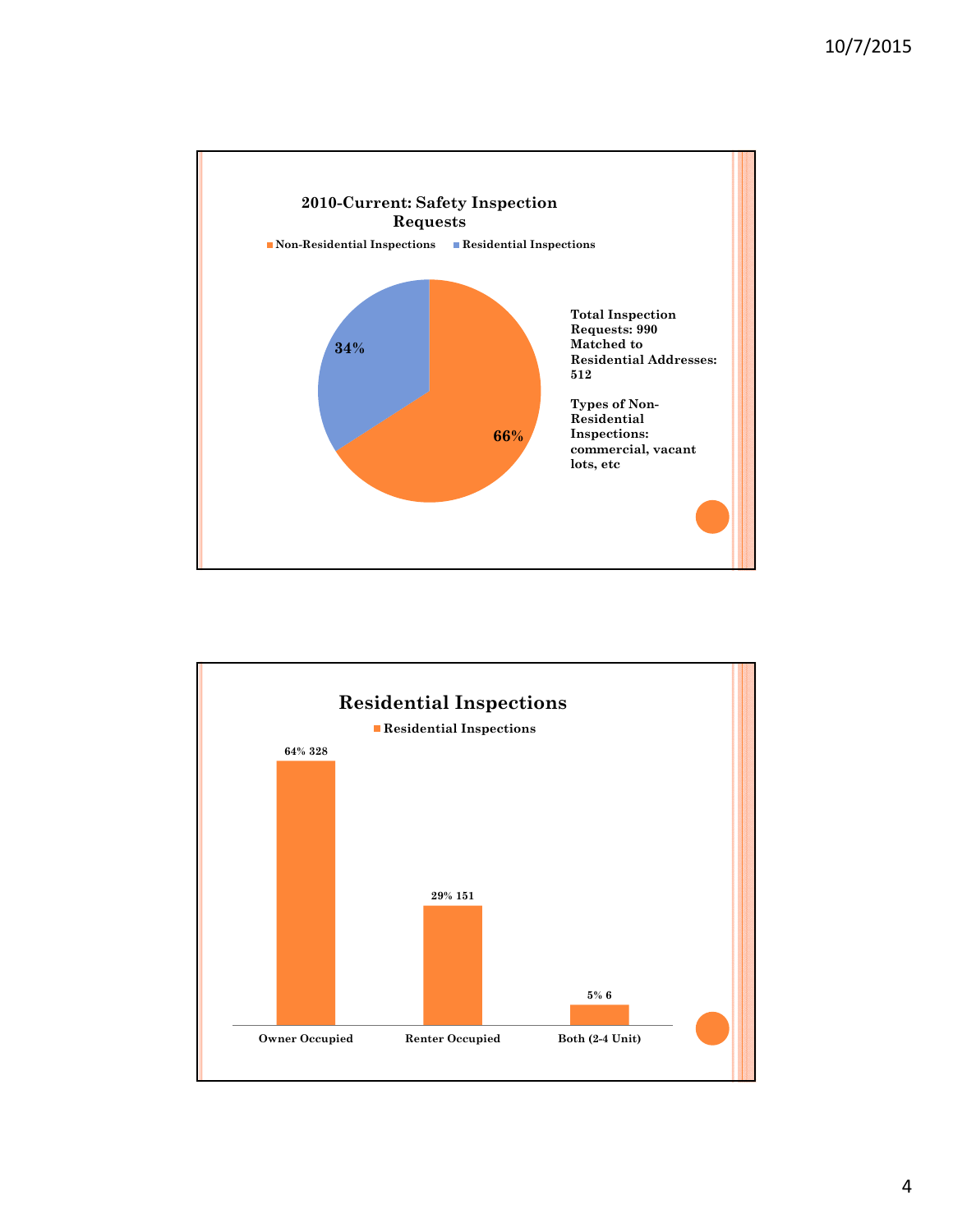|                       | <b>Question</b>                                                                                                    | <b>Answer</b>                                                                                                                                                                                                                                                                                                                                                                                                                                                                                                                                                                                                                                                                                                                                                                                                                                                                                                                                                                                                                                                                                                                                                                                                                                                                                                                                                                                                                                                                                                                                                | Presenter                                           |
|-----------------------|--------------------------------------------------------------------------------------------------------------------|--------------------------------------------------------------------------------------------------------------------------------------------------------------------------------------------------------------------------------------------------------------------------------------------------------------------------------------------------------------------------------------------------------------------------------------------------------------------------------------------------------------------------------------------------------------------------------------------------------------------------------------------------------------------------------------------------------------------------------------------------------------------------------------------------------------------------------------------------------------------------------------------------------------------------------------------------------------------------------------------------------------------------------------------------------------------------------------------------------------------------------------------------------------------------------------------------------------------------------------------------------------------------------------------------------------------------------------------------------------------------------------------------------------------------------------------------------------------------------------------------------------------------------------------------------------|-----------------------------------------------------|
|                       | What are the health impacts of poverty?                                                                            | Health and wealth are inextricably linked. As presented in the extensive local data report, Odds Against Tomorrow, socio-economic<br>status (poverty) is a significant social determinant of health. In relation to housing, those living in poverty are disproportionately<br>impacted by poor quality housing because their limited resources leave them with limited housing choices and reduce their ability to<br>enforce landlord/renter contract terms. Murray, S. (2006). Poverty and health CMAJ. 2006 Mar 28; 174(7): 923. doi:<br>10.1503/cmaj.060235, Spokane Regional Health District. (2012) Odds against tomorrow, Health inequities in Spokane County.<br>http://www.srhd.org/documents/PublicHealthData/HealthInequities-2012.pdf                                                                                                                                                                                                                                                                                                                                                                                                                                                                                                                                                                                                                                                                                                                                                                                                           | <b>Heather Wallace &amp;</b><br>Peggy Slider        |
|                       | Does DCFS or DSHS have any health data for (local) renters?                                                        |                                                                                                                                                                                                                                                                                                                                                                                                                                                                                                                                                                                                                                                                                                                                                                                                                                                                                                                                                                                                                                                                                                                                                                                                                                                                                                                                                                                                                                                                                                                                                              | <b>Heather Wallace &amp;</b><br>Peggy Slider        |
| <b>Health Related</b> | Have any comparison studies been done to show health effects in<br>public housing or any other subsidized housing? | The National Center for Biotechnology Information (NCBI) did publish the following: Is Public Housing the Cause of Poor Health or a<br>Safety Net for the Unhealthy Poor? J Urban Health. 2010 Sep; 87(5): 827–838. Published online 2010 Jun 29. doi: 10.1007/s11524-010-<br>9484-y PMCID: PMC2937128 http://www.ncbi.nlm.nih.gov/pmc/articles/PMC2937128/Abstract: "Research has shown that public<br>housing residents have the worst health of any population in the USA. However, it is unclear what the cause of that poor health is<br>among this population. The purpose of this paper is to investigate the association between public housing and health conditions:<br>specifically, we ask if residents entered public housing already ill or if public housing may cause the poor health of its residents. The<br>data used for this study come from the GSU Urban Health Initiative, which is a prospective, mixed-methods study of seven public<br>housing communities earmarked for demolition and relocation (N = 385). We used the pre-relocation, baseline survey. We found that,<br>while health was not the main reason residents gave for entering public housing, the majority of public housing residents entered<br>public housing already ill. Substandard housing conditions, long tenure in public housing, and having had a worse living situation prior                                                                                                                                                                        | <b>Heather Wallace &amp;</b><br>Peggy Slider        |
|                       | Is the health data similar for adults?                                                                             | Multiple studies show that the effect of poor quality housing on children leads to adverse health, development and learning impacts.<br>These impacts can affect children over the life course. Studies focus on children specifically because of their status as children and<br>because the potential for long-term impact is greater during early development. That being said, individuals entering poor quality<br>housing as adults are also impacted adversely. A few examples: Indoor allergens, mold, and poor ventilation contribute to asthma in<br>adults as well as children (Braveman, et al). Poor insulation and heating/cooling systems can impact cardiovascular conditions,<br>especially in the elderly (Shaw). Unsafe building conditions, nonfunctioning appliances, and unrepaired toilets and waste lines lead to<br>injuries, food borne illness and exposure to infection in both children and adults (Pollack, et al.) Braveman, P., Dekker, M., Egerter, S.,<br>Sadegh-Nobari, T., & Pollack, C. (2011) Housing and Health. Robert Woods Johnson Foundation.<br>http://www.rwjf.org/en/library/research/2011/05/housing-and-health.html<br>Pollack, C. and Egerter, S., Sadegh-Nobari, T., Dekker, M., & Braveman, P. (2008). Where we live matters for our health: The Links<br>between housing and health. Robert Wood Johnson Foundation: Commission to Build a Healthier America, Issue Brief 2.<br>www.commissiononhealth.org<br>Shaw, M. (2004). Housing and public health. Annual Review of Public Health, (25), 397-418. | <b>Heather Wallace &amp;</b><br><b>Peggy Slider</b> |
|                       | <b>Question</b>                                                                                                    | Answer                                                                                                                                                                                                                                                                                                                                                                                                                                                                                                                                                                                                                                                                                                                                                                                                                                                                                                                                                                                                                                                                                                                                                                                                                                                                                                                                                                                                                                                                                                                                                       | <b>Presenter</b>                                    |
|                       |                                                                                                                    | If the property is uninhabitable it is not uncommon for us to contact Spokane Fire, or Code Enforcement to respond. Beyond that we                                                                                                                                                                                                                                                                                                                                                                                                                                                                                                                                                                                                                                                                                                                                                                                                                                                                                                                                                                                                                                                                                                                                                                                                                                                                                                                                                                                                                           |                                                     |
|                       | What does law enforcement tell tenants when they have or are faced<br>with uninhabitable living conditions?        | do not have a hand out of any kind to direct them to services, however we may tell them about non-profit services that may be able to<br>help them.                                                                                                                                                                                                                                                                                                                                                                                                                                                                                                                                                                                                                                                                                                                                                                                                                                                                                                                                                                                                                                                                                                                                                                                                                                                                                                                                                                                                          | <b>Sgt Ervin</b>                                    |
|                       | Under what circumstances would SPD call the Fire Department?                                                       | I believe that was answered above. Primarily if we believe the person is in some kind of danger, unable to take care of themselves, or<br>living in an unfit place.                                                                                                                                                                                                                                                                                                                                                                                                                                                                                                                                                                                                                                                                                                                                                                                                                                                                                                                                                                                                                                                                                                                                                                                                                                                                                                                                                                                          | <b>Sgt Ervin</b>                                    |
|                       | Does this apply to single family homes or is this just a large complex<br>issue?                                   | apartment complexes. However it has been my patrol experience that this is common for unmanaged, not maintained residences as<br>well. I do not have any stats for that.                                                                                                                                                                                                                                                                                                                                                                                                                                                                                                                                                                                                                                                                                                                                                                                                                                                                                                                                                                                                                                                                                                                                                                                                                                                                                                                                                                                     | <b>Sgt Ervin</b>                                    |
|                       | Is Hot Spot Policing the result of actual crimes or tip lines?                                                     | this data and determines where the Hot Spots are.                                                                                                                                                                                                                                                                                                                                                                                                                                                                                                                                                                                                                                                                                                                                                                                                                                                                                                                                                                                                                                                                                                                                                                                                                                                                                                                                                                                                                                                                                                            | Sgt Ervin                                           |
|                       |                                                                                                                    |                                                                                                                                                                                                                                                                                                                                                                                                                                                                                                                                                                                                                                                                                                                                                                                                                                                                                                                                                                                                                                                                                                                                                                                                                                                                                                                                                                                                                                                                                                                                                              |                                                     |
|                       | Do you find more repeat calls to properties that are not maintained?                                               | It has been my experience that we go to more properties that are not maintained. My research involved multi-family locations such as<br>Primarily Hot Spot Policing is generated from call for service and crime reports called into Crime Check. Our Crime Analysis Unit reviews                                                                                                                                                                                                                                                                                                                                                                                                                                                                                                                                                                                                                                                                                                                                                                                                                                                                                                                                                                                                                                                                                                                                                                                                                                                                            |                                                     |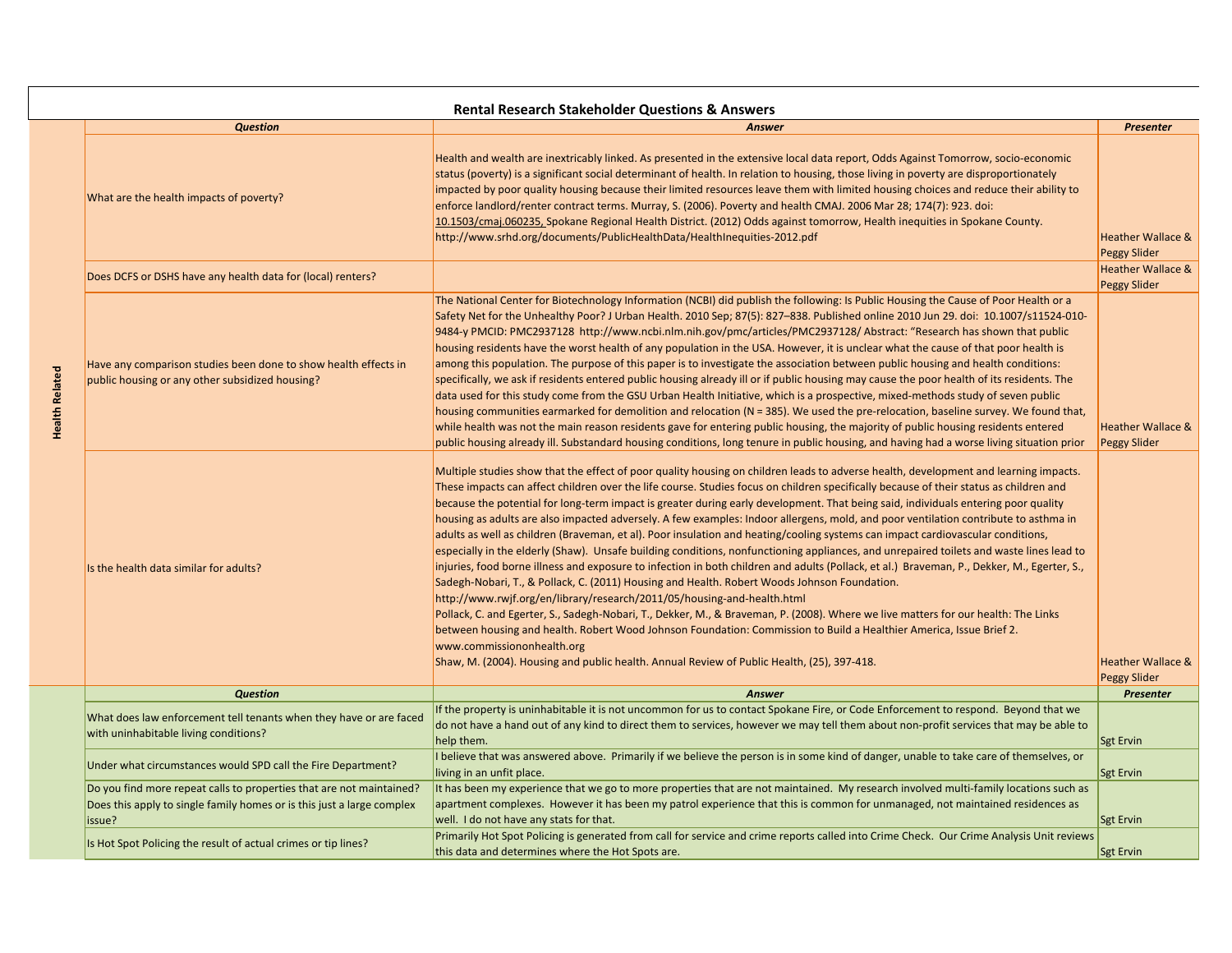| Letter of drug activity and arrest: Why can't the letter wait until a<br>person has actually been convicted and sentenced before the eviction |                                                                                                                                                                                                                                                                                                                                                                                                                                                                                                                                                                                                                                                                                                                                                                                                                                                                                                                                                                                                                  |                                     |
|-----------------------------------------------------------------------------------------------------------------------------------------------|------------------------------------------------------------------------------------------------------------------------------------------------------------------------------------------------------------------------------------------------------------------------------------------------------------------------------------------------------------------------------------------------------------------------------------------------------------------------------------------------------------------------------------------------------------------------------------------------------------------------------------------------------------------------------------------------------------------------------------------------------------------------------------------------------------------------------------------------------------------------------------------------------------------------------------------------------------------------------------------------------------------|-------------------------------------|
| begins? What happened to innocent until proven guilty? An arrest<br>does not necessitate guilt or even fault.                                 | You are correct that an arrest does not necessarily prove guilt. These letters are primarily issues after a search warrant is executed on a<br>property and drugs are located in the residence. This letter is mandated by state law. It is not based on guilt or innocents.                                                                                                                                                                                                                                                                                                                                                                                                                                                                                                                                                                                                                                                                                                                                     | <b>Sgt Ervin</b>                    |
| What type of crime is occurring in the North side and Downtown<br>complexes? What about using PC's to control drug dealers?                   | During the presentation I showed a whole laundry list of crimes that were involved at these places, and they were not all drugs. Not<br>even half were drugs. I am not sure the reference of PC regarding the control of drug dealers. Working drugs in a complex is harder to                                                                                                                                                                                                                                                                                                                                                                                                                                                                                                                                                                                                                                                                                                                                   |                                     |
| Notice of Arrest Letters: do you advise when the prisoner has been                                                                            | do because it is hard to see where people are coming from                                                                                                                                                                                                                                                                                                                                                                                                                                                                                                                                                                                                                                                                                                                                                                                                                                                                                                                                                        | <b>Sgt Ervin</b>                    |
| released?                                                                                                                                     | We do not notify anyone when the arrested subject is released.                                                                                                                                                                                                                                                                                                                                                                                                                                                                                                                                                                                                                                                                                                                                                                                                                                                                                                                                                   | <b>Sgt Ervin</b>                    |
| What can landlords do to be more cooperative with law<br>enforcement?                                                                         | a.) I would like to look at this question as being more helpful to law enforcement. More cooperative makes it sound like they are not<br>cooperating, and this is not usually the case. b.) I think the key is to maintain and manage their properties. This means managing in a<br>way so that there is minimal crime at their location. Every place has the potential to have some crime. However when law<br>enforcement responds day in and day out the owner/manager needs to take care of the problem. Management is the key. $c$ .) Someone<br>mentioned a rental property registry. This would be a helpful tool as long as law enforcement had access so they know who to contact<br>when there is an issue. A big problem with this type of information is keeping it up to date. If it is not up to date then it has far less<br>worth. d.) If there is criminal activity occurring on their property make a report of it with specifics. Who, what, and where. Information<br>is very helpful to us. | <b>Sgt Ervin</b>                    |
| What address the letter of arrest sent to? How do management<br>companies receive letters before it goes to the owner of record?              | We use tax records to determine ownership. If by chance we know who the management company is we will send one there too. The<br>law advised that we need to notify the owner. If a registry is created the management company would be great information to include<br>along with owner information.                                                                                                                                                                                                                                                                                                                                                                                                                                                                                                                                                                                                                                                                                                            | <b>Sgt Ervin</b>                    |
| What resources are available to first responders?                                                                                             | This is a pretty open ended question. I will say that owner information and contact numbers are at times are very difficult to obtain.<br>Especially when officers are on scene. There is a time factor involved, and oftentimes quick information is not readily available to us.                                                                                                                                                                                                                                                                                                                                                                                                                                                                                                                                                                                                                                                                                                                               | <b>Sgt Ervin</b>                    |
| How can landlords work with tenant associations to decrease calls for<br>service?                                                             | think this is a question that needs to be addressed to the landlords and tenant association. Each have their own issues that need to be<br>discussed and then determine how to move forward. Law enforcement should be a key component, but everyone should look at this<br>question. I think education is one good option. Some people have never been taught about how to live in complexes and what<br>expectations there can be. Some people find that hard to believe, but it is true.                                                                                                                                                                                                                                                                                                                                                                                                                                                                                                                      | <b>Sgt Ervin</b>                    |
| What are some tools for landlords when a tenant returns to property<br>after being removed due to arrest?                                     | Unless some legal documents is in play the subject has a right to his house. This is not necessarily a short easy answer. Eviction is an<br>option depending on the circumstances. However it may be that the land lord does not want to do this for various reasons. The<br>bottom line is that Landlord Tennant law has to be followed and in any of these cases the Landlord should consult an attorney for legal<br>advice                                                                                                                                                                                                                                                                                                                                                                                                                                                                                                                                                                                   | <b>Sgt Ervin</b>                    |
| DO you find that landlords are generally cooperative with law                                                                                 | We have cooperative and uncooperative landlords. It all depends on the individual. I would say that there are far more cooperative                                                                                                                                                                                                                                                                                                                                                                                                                                                                                                                                                                                                                                                                                                                                                                                                                                                                               |                                     |
| enforcement?                                                                                                                                  | landlords than there are uncooperative landlords.                                                                                                                                                                                                                                                                                                                                                                                                                                                                                                                                                                                                                                                                                                                                                                                                                                                                                                                                                                | <b>Sgt Ervin</b>                    |
| <b>Question</b>                                                                                                                               | <b>Answer</b>                                                                                                                                                                                                                                                                                                                                                                                                                                                                                                                                                                                                                                                                                                                                                                                                                                                                                                                                                                                                    | <b>Presenter</b>                    |
| If the City knows my landlord is negligent because of an inspection<br>why aren't they holding him accountable now?                           | If the property falls within the framework of Building Official or Substandard Building then the City can become involved however there are many<br>issues that are related to maintenance and falls under the Landlord Tenant Act and it is required that the landlord remedy if the tenant brings it to the<br>landlord.                                                                                                                                                                                                                                                                                                                                                                                                                                                                                                                                                                                                                                                                                       | Dan<br>Skindzer/Heather<br>Trautman |
| Could apartment complex tenants involve Code Enforcement to<br>inspect and get help?                                                          | Yes, a tenant can make complaints to Code Enforcement and the Building Department however these departments cannot act unless it<br>rises to the level of a substandard building.                                                                                                                                                                                                                                                                                                                                                                                                                                                                                                                                                                                                                                                                                                                                                                                                                                | Dan<br>Skindzer/Heather<br>Trautman |
| What resources are available for relocation due to Substandard<br>Buildings?                                                                  | The City currently works with SNAP for relocation assistance due to a home entering the Building Official Process.                                                                                                                                                                                                                                                                                                                                                                                                                                                                                                                                                                                                                                                                                                                                                                                                                                                                                               | Dan<br>Skindzer/Heather<br>Trautman |
| Who can and how are Code complaints made?                                                                                                     | Any citizen can make a code complaint via a code violation                                                                                                                                                                                                                                                                                                                                                                                                                                                                                                                                                                                                                                                                                                                                                                                                                                                                                                                                                       |                                     |
| How are Gonzaga student rental units coded?                                                                                                   |                                                                                                                                                                                                                                                                                                                                                                                                                                                                                                                                                                                                                                                                                                                                                                                                                                                                                                                                                                                                                  |                                     |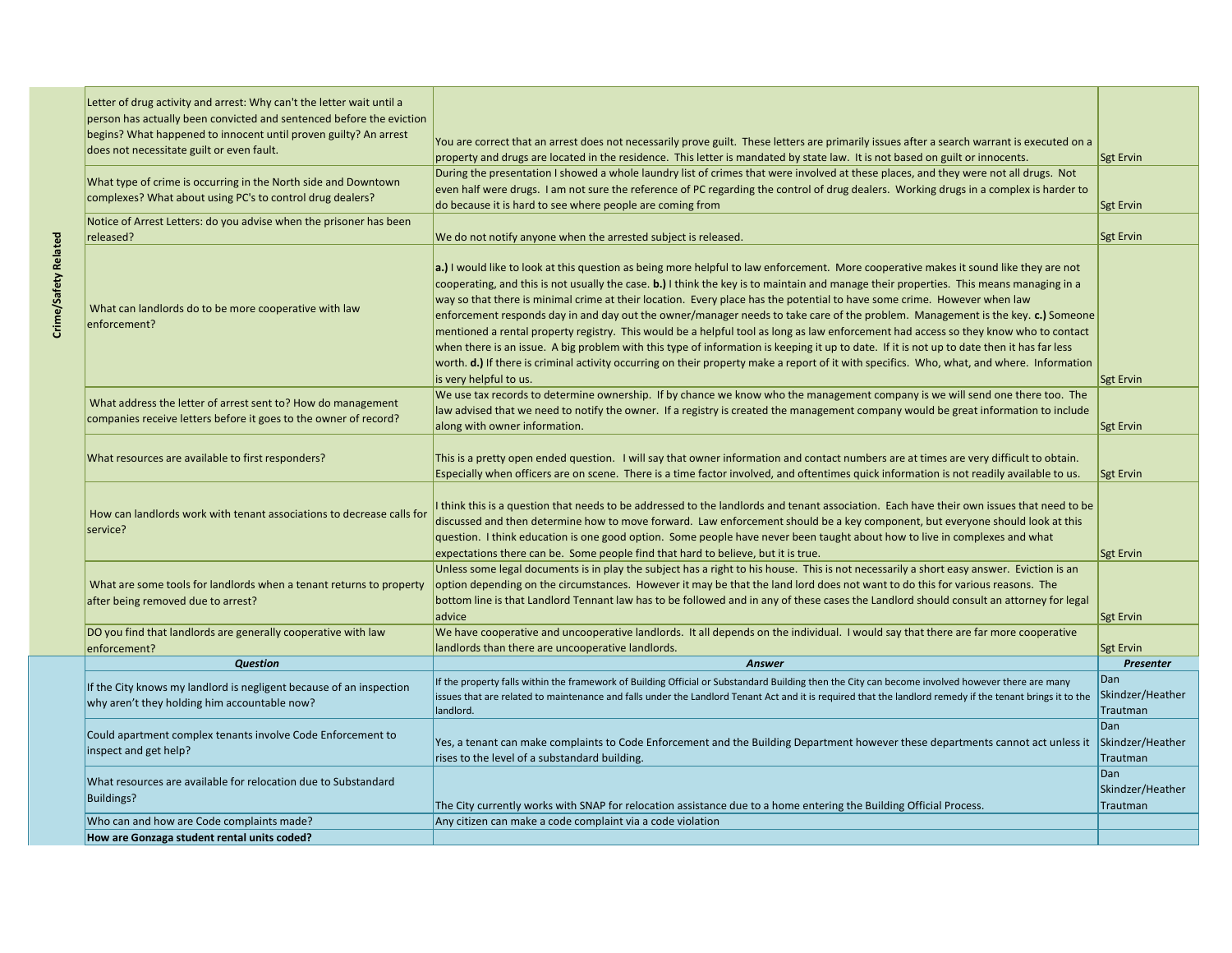|                              | Of the complaints how many are renter vs. owner? Only 3%                                                             | The 3% refers to the number of JUST active substandard cases that were rental at the time of the complaint.                                                                                                                                                                                         |                         |  |  |  |
|------------------------------|----------------------------------------------------------------------------------------------------------------------|-----------------------------------------------------------------------------------------------------------------------------------------------------------------------------------------------------------------------------------------------------------------------------------------------------|-------------------------|--|--|--|
| <b>Building/Code Related</b> | Of the 1000's of property owners, 52 complaints in one year seems<br>llow.                                           | Currently there is no formal tracking system for maintenance issues that are called into the Building Department regarding rental units,<br>the 52 complaints was derived from the call log that Dan Skindzer this did not include other inspectors call logs.                                      | Dan Skindzer            |  |  |  |
|                              | How many properties are Substandard by Code criteria's?                                                              | Code Enforcement is a complaint driven process, there is no way to know of all properties which are substandard, code enforcement<br>only investigates those that complaint on them.                                                                                                                | <b>Heather Trautman</b> |  |  |  |
|                              | What resources are available for homeowners to bring structures up<br>to Code?                                       | The resources are typically through CDBG, SNAP Programs, etc.                                                                                                                                                                                                                                       | <b>Heather Trautman</b> |  |  |  |
|                              | Can we develop an agreed definition of "Substandard" Properties?                                                     | No likely the definition for "substandard building" varies. The City of Spokane does not have the ability to require another agency to<br>adopt the same definition. The definition used by the City of Spokane can be found "substandard or unfit building" found in 17F of the<br>Municipal Code. | <b>Heather Trautman</b> |  |  |  |
|                              | What happens to tenants when the building they are living in is<br>determined uninhabitable?                         | They are required to relocate through Code process. Code Enforcement provides referrals for services that provide housing such as<br>SNAP.                                                                                                                                                          | <b>Heather Trautman</b> |  |  |  |
|                              | Who notifies the tenants when the building they are living in is<br>determined uninhabitable?                        | Code Enforcement notifies the tenant if a building is determined substandard by posting on the property and sending a letter to the<br>occupant and property owner.                                                                                                                                 | <b>Heather Trautman</b> |  |  |  |
|                              | Does the City assist tenants with relocation if the building is<br>uninhabitable? If not who does?                   | Yes, the City does offer assistance, there are also other agencies that provide assistance.                                                                                                                                                                                                         | <b>Heather Trautman</b> |  |  |  |
|                              | How many complaints about conditions come from tenants living in<br>the unit?                                        | There is no data tracked for this, the numbers presented are anecdotal and come from Dan Skindzer's personal call log.                                                                                                                                                                              | Dan Skindzer            |  |  |  |
|                              | <b>Question</b>                                                                                                      | <b>Answer</b>                                                                                                                                                                                                                                                                                       | Presenter               |  |  |  |
|                              | The data doesn't track all complaints regarding rentals; data lacks                                                  | Currently there is no tracking mechanism within the building department for calls related to landlord/tenant maintenance issues. It has                                                                                                                                                             |                         |  |  |  |
| Data Related                 | possible real number of rental properties issues?                                                                    | been asked to begin tracking these requests.                                                                                                                                                                                                                                                        | Dan Skindzer            |  |  |  |
|                              |                                                                                                                      |                                                                                                                                                                                                                                                                                                     |                         |  |  |  |
|                              |                                                                                                                      |                                                                                                                                                                                                                                                                                                     |                         |  |  |  |
|                              | <b>Question</b>                                                                                                      | Answer                                                                                                                                                                                                                                                                                              | Presenter               |  |  |  |
|                              |                                                                                                                      |                                                                                                                                                                                                                                                                                                     |                         |  |  |  |
|                              |                                                                                                                      |                                                                                                                                                                                                                                                                                                     |                         |  |  |  |
|                              |                                                                                                                      |                                                                                                                                                                                                                                                                                                     |                         |  |  |  |
|                              |                                                                                                                      |                                                                                                                                                                                                                                                                                                     |                         |  |  |  |
|                              |                                                                                                                      |                                                                                                                                                                                                                                                                                                     |                         |  |  |  |
|                              |                                                                                                                      |                                                                                                                                                                                                                                                                                                     |                         |  |  |  |
| Legal Questions              |                                                                                                                      |                                                                                                                                                                                                                                                                                                     |                         |  |  |  |
|                              | <b>Question</b>                                                                                                      | <b>Answer</b>                                                                                                                                                                                                                                                                                       | <b>Presenter</b>        |  |  |  |
|                              | <b>SLIHC-High Risk Tenants training?</b>                                                                             | Hold for Phase 2-Identify existing programs, policies, ordinances                                                                                                                                                                                                                                   |                         |  |  |  |
|                              | Are there requirements that the landlord provide relocation assistance                                               |                                                                                                                                                                                                                                                                                                     |                         |  |  |  |
| Questions                    | to tenants if the building is uninhabitable and they refuse to do the<br>repairs?                                    | Hold for Phase 2-Identify existing programs, policies, ordinances                                                                                                                                                                                                                                   |                         |  |  |  |
|                              | Are there regulations in place right now to ensure that my (and all)<br>landlords provide, good clean, safe housing? | Hold for Phase 2-Identify existing programs, policies, ordinances                                                                                                                                                                                                                                   |                         |  |  |  |
|                              | How can we educate tenants about their legal rights?                                                                 | Hold for Phase 2-Identify existing programs, policies, ordinances                                                                                                                                                                                                                                   |                         |  |  |  |
|                              | Does SNAP offer education of landlord/tenant laws?                                                                   | Hold for Phase 2-Identify existing programs, policies, ordinances                                                                                                                                                                                                                                   |                         |  |  |  |
|                              |                                                                                                                      |                                                                                                                                                                                                                                                                                                     |                         |  |  |  |
|                              | <b>Question</b>                                                                                                      | Answer                                                                                                                                                                                                                                                                                              | Presenter               |  |  |  |
| Related<br><b>Bhai</b>       |                                                                                                                      |                                                                                                                                                                                                                                                                                                     |                         |  |  |  |
|                              |                                                                                                                      |                                                                                                                                                                                                                                                                                                     |                         |  |  |  |
|                              |                                                                                                                      |                                                                                                                                                                                                                                                                                                     |                         |  |  |  |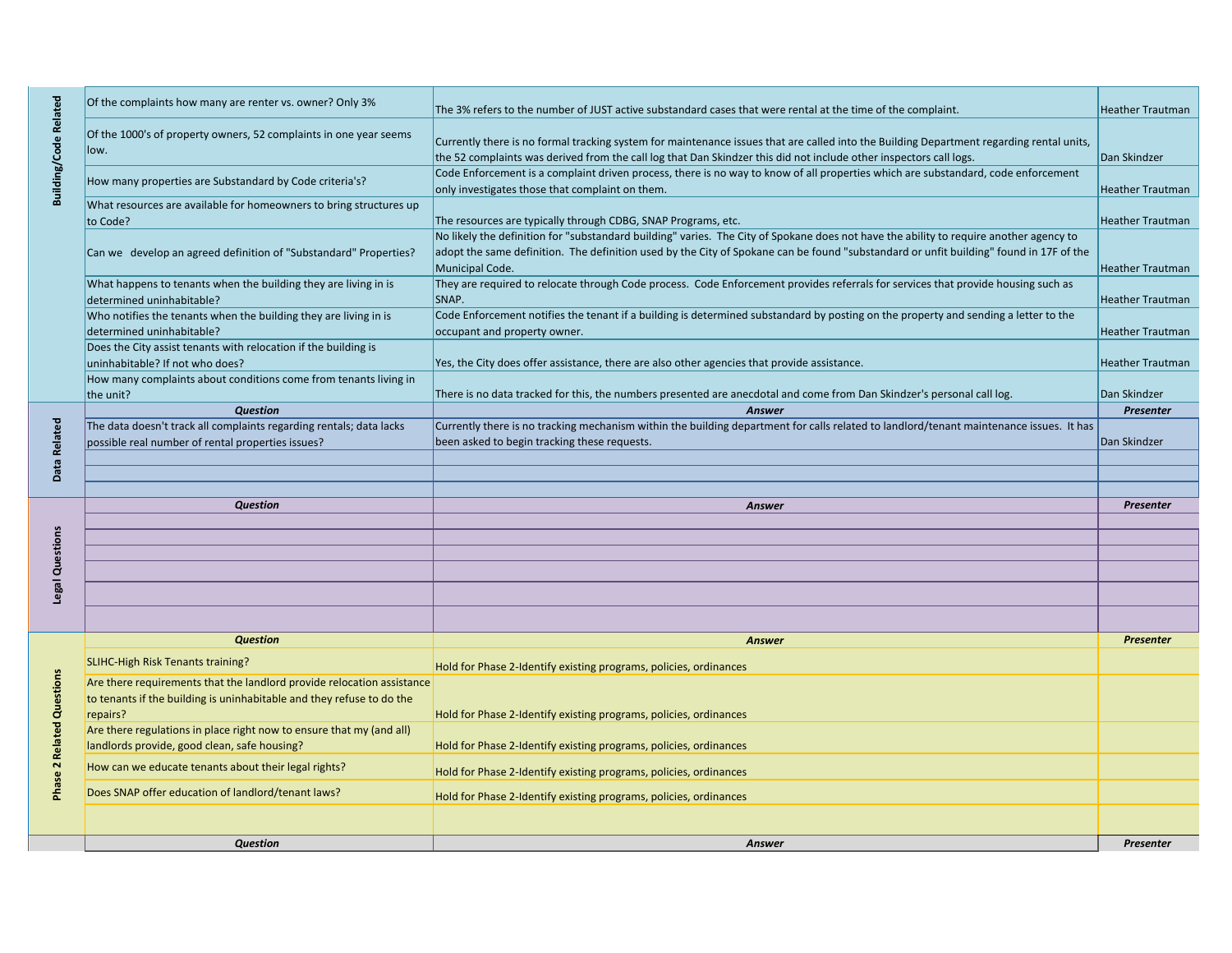| In inverse condemnation a possible solution?<br>Hold for Phase 3- Explore gaps between the issues and existing solutions.<br><b>Answer</b><br><b>Question</b><br><b>Presenter</b><br>This is not relevant to the scope of the group, the group is to focus on current issues and how current programs address those issues<br>How would Code Enforcement oversee or take on so many additional<br>and make recommendations based on those.<br>calls (If a registration program were created)?<br>Why register all properties when Building Department & Code<br>This is not relevant to the scope of the group, the group is to focus on current issues and how current programs address those issues<br>and make recommendations based on those.<br>Enforcement complaint numbers exists?<br>This is not relevant to the scope of the group, the group is to focus on current issues and how current programs address those issues<br>Is there or are has there been a housing shortage in Spokane?<br>and make recommendations based on those.<br>How would you enforce accountability to those landlords who don't<br>follow the current rules?<br>This is outside of the scope of the Stakeholder group, there is no recommendation at this time that would address this outcome.<br>If landlords are required to improve properties for rent what<br>profitability is there to allow landlords to make a reasonable profit for<br>This is outside of the scope of the Stakeholder group, there is no recommendation at this time that would address this outcome.<br>their interests?<br>Where would funding come from for an inspection program?<br>This is outside of the scope of the Stakeholder group, there is no recommendation at this time that would address this outcome.<br>What criteria would be used to assess a property?<br>This is outside of the scope of the Stakeholder group, there is no recommendation at this time that would address this outcome.<br>How would homeowners be educated about their impacts if they<br>This is outside of the scope of the Stakeholder group, there is no recommendation at this time that would address this outcome.<br>don't comply with a rental inspection program?<br>Would we consider a penalty type system?<br>This is outside of the scope of the Stakeholder group, there is no recommendation at this time that would address this outcome.<br>Would there be new laws and regulations to enforce under a<br>This is outside of the scope of the Stakeholder group, there is no recommendation at this time that would address this outcome.<br>registration program?<br>As a good landlord how does it benefit me to be licensed? Am I just<br>being penalized for the conduct of bad landlords?<br>This is outside of the scope of the Stakeholder group, there is no recommendation at this time that would address this outcome.<br>Parking Lot Questions<br>License fees will be passed onto tenants in the form of higher rent. If<br>the City fined noncompliant landlords instead of charging good<br>landlords, wouldn't this help keep rent prices down?<br>This is outside of the scope of the Stakeholder group, there is no recommendation at this time that would address this outcome.<br>Would you consider approaching (a inspection program) as partnering<br>with good landlords to offer incentives such as recommendations to<br>live in such places as opposed to places that cannot hold the standard<br>and therefore are not considered partners?<br>This is outside of the scope of the Stakeholder group, there is not recommendation at this time that would address this outcome.<br>Would a license for landlords require a test to acquire?<br>This is outside of the scope of the Stakeholder group, there is not recommendation at this time that would address this outcome.<br>What is the proposed cost of inspection? Would this cover all costs?<br>This is outside of the scope of the Stakeholder group, there is not recommendation at this time that would address this outcome.<br>Who would oversee a possible rental property registry?<br>This is outside of the scope of the Stakeholder group, there is not recommendation at this time that would address this outcome. | Questions | How will a license make my landlord/property owner do all of the<br>influence factors discussed by Sgt. Ervin? | Hold for Phase 3- Explore gaps between the issues and existing solutions. |  |
|----------------------------------------------------------------------------------------------------------------------------------------------------------------------------------------------------------------------------------------------------------------------------------------------------------------------------------------------------------------------------------------------------------------------------------------------------------------------------------------------------------------------------------------------------------------------------------------------------------------------------------------------------------------------------------------------------------------------------------------------------------------------------------------------------------------------------------------------------------------------------------------------------------------------------------------------------------------------------------------------------------------------------------------------------------------------------------------------------------------------------------------------------------------------------------------------------------------------------------------------------------------------------------------------------------------------------------------------------------------------------------------------------------------------------------------------------------------------------------------------------------------------------------------------------------------------------------------------------------------------------------------------------------------------------------------------------------------------------------------------------------------------------------------------------------------------------------------------------------------------------------------------------------------------------------------------------------------------------------------------------------------------------------------------------------------------------------------------------------------------------------------------------------------------------------------------------------------------------------------------------------------------------------------------------------------------------------------------------------------------------------------------------------------------------------------------------------------------------------------------------------------------------------------------------------------------------------------------------------------------------------------------------------------------------------------------------------------------------------------------------------------------------------------------------------------------------------------------------------------------------------------------------------------------------------------------------------------------------------------------------------------------------------------------------------------------------------------------------------------------------------------------------------------------------------------------------------------------------------------------------------------------------------------------------------------------------------------------------------------------------------------------------------------------------------------------------------------------------------------------------------------------------------------------------------------------------------------------------------------------------------------------------------------------------------------------------------------------------------------------------------------------------------------------------------------------------------------------------------------------------------------------------------------------------------------------------------------------------------------------------------------------------------------------------------------------------------------------------------------------------------------------------------------------------------------------------------------------------------------------------------------------------------------------------|-----------|----------------------------------------------------------------------------------------------------------------|---------------------------------------------------------------------------|--|
|                                                                                                                                                                                                                                                                                                                                                                                                                                                                                                                                                                                                                                                                                                                                                                                                                                                                                                                                                                                                                                                                                                                                                                                                                                                                                                                                                                                                                                                                                                                                                                                                                                                                                                                                                                                                                                                                                                                                                                                                                                                                                                                                                                                                                                                                                                                                                                                                                                                                                                                                                                                                                                                                                                                                                                                                                                                                                                                                                                                                                                                                                                                                                                                                                                                                                                                                                                                                                                                                                                                                                                                                                                                                                                                                                                                                                                                                                                                                                                                                                                                                                                                                                                                                                                                                                                    |           |                                                                                                                |                                                                           |  |
|                                                                                                                                                                                                                                                                                                                                                                                                                                                                                                                                                                                                                                                                                                                                                                                                                                                                                                                                                                                                                                                                                                                                                                                                                                                                                                                                                                                                                                                                                                                                                                                                                                                                                                                                                                                                                                                                                                                                                                                                                                                                                                                                                                                                                                                                                                                                                                                                                                                                                                                                                                                                                                                                                                                                                                                                                                                                                                                                                                                                                                                                                                                                                                                                                                                                                                                                                                                                                                                                                                                                                                                                                                                                                                                                                                                                                                                                                                                                                                                                                                                                                                                                                                                                                                                                                                    |           |                                                                                                                |                                                                           |  |
|                                                                                                                                                                                                                                                                                                                                                                                                                                                                                                                                                                                                                                                                                                                                                                                                                                                                                                                                                                                                                                                                                                                                                                                                                                                                                                                                                                                                                                                                                                                                                                                                                                                                                                                                                                                                                                                                                                                                                                                                                                                                                                                                                                                                                                                                                                                                                                                                                                                                                                                                                                                                                                                                                                                                                                                                                                                                                                                                                                                                                                                                                                                                                                                                                                                                                                                                                                                                                                                                                                                                                                                                                                                                                                                                                                                                                                                                                                                                                                                                                                                                                                                                                                                                                                                                                                    |           |                                                                                                                |                                                                           |  |
|                                                                                                                                                                                                                                                                                                                                                                                                                                                                                                                                                                                                                                                                                                                                                                                                                                                                                                                                                                                                                                                                                                                                                                                                                                                                                                                                                                                                                                                                                                                                                                                                                                                                                                                                                                                                                                                                                                                                                                                                                                                                                                                                                                                                                                                                                                                                                                                                                                                                                                                                                                                                                                                                                                                                                                                                                                                                                                                                                                                                                                                                                                                                                                                                                                                                                                                                                                                                                                                                                                                                                                                                                                                                                                                                                                                                                                                                                                                                                                                                                                                                                                                                                                                                                                                                                                    |           |                                                                                                                |                                                                           |  |
|                                                                                                                                                                                                                                                                                                                                                                                                                                                                                                                                                                                                                                                                                                                                                                                                                                                                                                                                                                                                                                                                                                                                                                                                                                                                                                                                                                                                                                                                                                                                                                                                                                                                                                                                                                                                                                                                                                                                                                                                                                                                                                                                                                                                                                                                                                                                                                                                                                                                                                                                                                                                                                                                                                                                                                                                                                                                                                                                                                                                                                                                                                                                                                                                                                                                                                                                                                                                                                                                                                                                                                                                                                                                                                                                                                                                                                                                                                                                                                                                                                                                                                                                                                                                                                                                                                    |           |                                                                                                                |                                                                           |  |
|                                                                                                                                                                                                                                                                                                                                                                                                                                                                                                                                                                                                                                                                                                                                                                                                                                                                                                                                                                                                                                                                                                                                                                                                                                                                                                                                                                                                                                                                                                                                                                                                                                                                                                                                                                                                                                                                                                                                                                                                                                                                                                                                                                                                                                                                                                                                                                                                                                                                                                                                                                                                                                                                                                                                                                                                                                                                                                                                                                                                                                                                                                                                                                                                                                                                                                                                                                                                                                                                                                                                                                                                                                                                                                                                                                                                                                                                                                                                                                                                                                                                                                                                                                                                                                                                                                    |           |                                                                                                                |                                                                           |  |
|                                                                                                                                                                                                                                                                                                                                                                                                                                                                                                                                                                                                                                                                                                                                                                                                                                                                                                                                                                                                                                                                                                                                                                                                                                                                                                                                                                                                                                                                                                                                                                                                                                                                                                                                                                                                                                                                                                                                                                                                                                                                                                                                                                                                                                                                                                                                                                                                                                                                                                                                                                                                                                                                                                                                                                                                                                                                                                                                                                                                                                                                                                                                                                                                                                                                                                                                                                                                                                                                                                                                                                                                                                                                                                                                                                                                                                                                                                                                                                                                                                                                                                                                                                                                                                                                                                    |           |                                                                                                                |                                                                           |  |
|                                                                                                                                                                                                                                                                                                                                                                                                                                                                                                                                                                                                                                                                                                                                                                                                                                                                                                                                                                                                                                                                                                                                                                                                                                                                                                                                                                                                                                                                                                                                                                                                                                                                                                                                                                                                                                                                                                                                                                                                                                                                                                                                                                                                                                                                                                                                                                                                                                                                                                                                                                                                                                                                                                                                                                                                                                                                                                                                                                                                                                                                                                                                                                                                                                                                                                                                                                                                                                                                                                                                                                                                                                                                                                                                                                                                                                                                                                                                                                                                                                                                                                                                                                                                                                                                                                    |           |                                                                                                                |                                                                           |  |
|                                                                                                                                                                                                                                                                                                                                                                                                                                                                                                                                                                                                                                                                                                                                                                                                                                                                                                                                                                                                                                                                                                                                                                                                                                                                                                                                                                                                                                                                                                                                                                                                                                                                                                                                                                                                                                                                                                                                                                                                                                                                                                                                                                                                                                                                                                                                                                                                                                                                                                                                                                                                                                                                                                                                                                                                                                                                                                                                                                                                                                                                                                                                                                                                                                                                                                                                                                                                                                                                                                                                                                                                                                                                                                                                                                                                                                                                                                                                                                                                                                                                                                                                                                                                                                                                                                    |           |                                                                                                                |                                                                           |  |
|                                                                                                                                                                                                                                                                                                                                                                                                                                                                                                                                                                                                                                                                                                                                                                                                                                                                                                                                                                                                                                                                                                                                                                                                                                                                                                                                                                                                                                                                                                                                                                                                                                                                                                                                                                                                                                                                                                                                                                                                                                                                                                                                                                                                                                                                                                                                                                                                                                                                                                                                                                                                                                                                                                                                                                                                                                                                                                                                                                                                                                                                                                                                                                                                                                                                                                                                                                                                                                                                                                                                                                                                                                                                                                                                                                                                                                                                                                                                                                                                                                                                                                                                                                                                                                                                                                    |           |                                                                                                                |                                                                           |  |
|                                                                                                                                                                                                                                                                                                                                                                                                                                                                                                                                                                                                                                                                                                                                                                                                                                                                                                                                                                                                                                                                                                                                                                                                                                                                                                                                                                                                                                                                                                                                                                                                                                                                                                                                                                                                                                                                                                                                                                                                                                                                                                                                                                                                                                                                                                                                                                                                                                                                                                                                                                                                                                                                                                                                                                                                                                                                                                                                                                                                                                                                                                                                                                                                                                                                                                                                                                                                                                                                                                                                                                                                                                                                                                                                                                                                                                                                                                                                                                                                                                                                                                                                                                                                                                                                                                    |           |                                                                                                                |                                                                           |  |
|                                                                                                                                                                                                                                                                                                                                                                                                                                                                                                                                                                                                                                                                                                                                                                                                                                                                                                                                                                                                                                                                                                                                                                                                                                                                                                                                                                                                                                                                                                                                                                                                                                                                                                                                                                                                                                                                                                                                                                                                                                                                                                                                                                                                                                                                                                                                                                                                                                                                                                                                                                                                                                                                                                                                                                                                                                                                                                                                                                                                                                                                                                                                                                                                                                                                                                                                                                                                                                                                                                                                                                                                                                                                                                                                                                                                                                                                                                                                                                                                                                                                                                                                                                                                                                                                                                    |           |                                                                                                                |                                                                           |  |
|                                                                                                                                                                                                                                                                                                                                                                                                                                                                                                                                                                                                                                                                                                                                                                                                                                                                                                                                                                                                                                                                                                                                                                                                                                                                                                                                                                                                                                                                                                                                                                                                                                                                                                                                                                                                                                                                                                                                                                                                                                                                                                                                                                                                                                                                                                                                                                                                                                                                                                                                                                                                                                                                                                                                                                                                                                                                                                                                                                                                                                                                                                                                                                                                                                                                                                                                                                                                                                                                                                                                                                                                                                                                                                                                                                                                                                                                                                                                                                                                                                                                                                                                                                                                                                                                                                    |           |                                                                                                                |                                                                           |  |
|                                                                                                                                                                                                                                                                                                                                                                                                                                                                                                                                                                                                                                                                                                                                                                                                                                                                                                                                                                                                                                                                                                                                                                                                                                                                                                                                                                                                                                                                                                                                                                                                                                                                                                                                                                                                                                                                                                                                                                                                                                                                                                                                                                                                                                                                                                                                                                                                                                                                                                                                                                                                                                                                                                                                                                                                                                                                                                                                                                                                                                                                                                                                                                                                                                                                                                                                                                                                                                                                                                                                                                                                                                                                                                                                                                                                                                                                                                                                                                                                                                                                                                                                                                                                                                                                                                    |           |                                                                                                                |                                                                           |  |
|                                                                                                                                                                                                                                                                                                                                                                                                                                                                                                                                                                                                                                                                                                                                                                                                                                                                                                                                                                                                                                                                                                                                                                                                                                                                                                                                                                                                                                                                                                                                                                                                                                                                                                                                                                                                                                                                                                                                                                                                                                                                                                                                                                                                                                                                                                                                                                                                                                                                                                                                                                                                                                                                                                                                                                                                                                                                                                                                                                                                                                                                                                                                                                                                                                                                                                                                                                                                                                                                                                                                                                                                                                                                                                                                                                                                                                                                                                                                                                                                                                                                                                                                                                                                                                                                                                    |           |                                                                                                                |                                                                           |  |
|                                                                                                                                                                                                                                                                                                                                                                                                                                                                                                                                                                                                                                                                                                                                                                                                                                                                                                                                                                                                                                                                                                                                                                                                                                                                                                                                                                                                                                                                                                                                                                                                                                                                                                                                                                                                                                                                                                                                                                                                                                                                                                                                                                                                                                                                                                                                                                                                                                                                                                                                                                                                                                                                                                                                                                                                                                                                                                                                                                                                                                                                                                                                                                                                                                                                                                                                                                                                                                                                                                                                                                                                                                                                                                                                                                                                                                                                                                                                                                                                                                                                                                                                                                                                                                                                                                    |           |                                                                                                                |                                                                           |  |
|                                                                                                                                                                                                                                                                                                                                                                                                                                                                                                                                                                                                                                                                                                                                                                                                                                                                                                                                                                                                                                                                                                                                                                                                                                                                                                                                                                                                                                                                                                                                                                                                                                                                                                                                                                                                                                                                                                                                                                                                                                                                                                                                                                                                                                                                                                                                                                                                                                                                                                                                                                                                                                                                                                                                                                                                                                                                                                                                                                                                                                                                                                                                                                                                                                                                                                                                                                                                                                                                                                                                                                                                                                                                                                                                                                                                                                                                                                                                                                                                                                                                                                                                                                                                                                                                                                    |           |                                                                                                                |                                                                           |  |
|                                                                                                                                                                                                                                                                                                                                                                                                                                                                                                                                                                                                                                                                                                                                                                                                                                                                                                                                                                                                                                                                                                                                                                                                                                                                                                                                                                                                                                                                                                                                                                                                                                                                                                                                                                                                                                                                                                                                                                                                                                                                                                                                                                                                                                                                                                                                                                                                                                                                                                                                                                                                                                                                                                                                                                                                                                                                                                                                                                                                                                                                                                                                                                                                                                                                                                                                                                                                                                                                                                                                                                                                                                                                                                                                                                                                                                                                                                                                                                                                                                                                                                                                                                                                                                                                                                    |           |                                                                                                                |                                                                           |  |
|                                                                                                                                                                                                                                                                                                                                                                                                                                                                                                                                                                                                                                                                                                                                                                                                                                                                                                                                                                                                                                                                                                                                                                                                                                                                                                                                                                                                                                                                                                                                                                                                                                                                                                                                                                                                                                                                                                                                                                                                                                                                                                                                                                                                                                                                                                                                                                                                                                                                                                                                                                                                                                                                                                                                                                                                                                                                                                                                                                                                                                                                                                                                                                                                                                                                                                                                                                                                                                                                                                                                                                                                                                                                                                                                                                                                                                                                                                                                                                                                                                                                                                                                                                                                                                                                                                    |           |                                                                                                                |                                                                           |  |
|                                                                                                                                                                                                                                                                                                                                                                                                                                                                                                                                                                                                                                                                                                                                                                                                                                                                                                                                                                                                                                                                                                                                                                                                                                                                                                                                                                                                                                                                                                                                                                                                                                                                                                                                                                                                                                                                                                                                                                                                                                                                                                                                                                                                                                                                                                                                                                                                                                                                                                                                                                                                                                                                                                                                                                                                                                                                                                                                                                                                                                                                                                                                                                                                                                                                                                                                                                                                                                                                                                                                                                                                                                                                                                                                                                                                                                                                                                                                                                                                                                                                                                                                                                                                                                                                                                    |           |                                                                                                                |                                                                           |  |
|                                                                                                                                                                                                                                                                                                                                                                                                                                                                                                                                                                                                                                                                                                                                                                                                                                                                                                                                                                                                                                                                                                                                                                                                                                                                                                                                                                                                                                                                                                                                                                                                                                                                                                                                                                                                                                                                                                                                                                                                                                                                                                                                                                                                                                                                                                                                                                                                                                                                                                                                                                                                                                                                                                                                                                                                                                                                                                                                                                                                                                                                                                                                                                                                                                                                                                                                                                                                                                                                                                                                                                                                                                                                                                                                                                                                                                                                                                                                                                                                                                                                                                                                                                                                                                                                                                    |           |                                                                                                                |                                                                           |  |
|                                                                                                                                                                                                                                                                                                                                                                                                                                                                                                                                                                                                                                                                                                                                                                                                                                                                                                                                                                                                                                                                                                                                                                                                                                                                                                                                                                                                                                                                                                                                                                                                                                                                                                                                                                                                                                                                                                                                                                                                                                                                                                                                                                                                                                                                                                                                                                                                                                                                                                                                                                                                                                                                                                                                                                                                                                                                                                                                                                                                                                                                                                                                                                                                                                                                                                                                                                                                                                                                                                                                                                                                                                                                                                                                                                                                                                                                                                                                                                                                                                                                                                                                                                                                                                                                                                    |           |                                                                                                                |                                                                           |  |
| or would it be across the board for all landlords?<br>This is outside of the scope of the Stakeholder group, there is not recommendation at this time that would address this outcome.                                                                                                                                                                                                                                                                                                                                                                                                                                                                                                                                                                                                                                                                                                                                                                                                                                                                                                                                                                                                                                                                                                                                                                                                                                                                                                                                                                                                                                                                                                                                                                                                                                                                                                                                                                                                                                                                                                                                                                                                                                                                                                                                                                                                                                                                                                                                                                                                                                                                                                                                                                                                                                                                                                                                                                                                                                                                                                                                                                                                                                                                                                                                                                                                                                                                                                                                                                                                                                                                                                                                                                                                                                                                                                                                                                                                                                                                                                                                                                                                                                                                                                             |           | How would you identify who should take courses or acquire a license                                            |                                                                           |  |

**Phase 3 Related**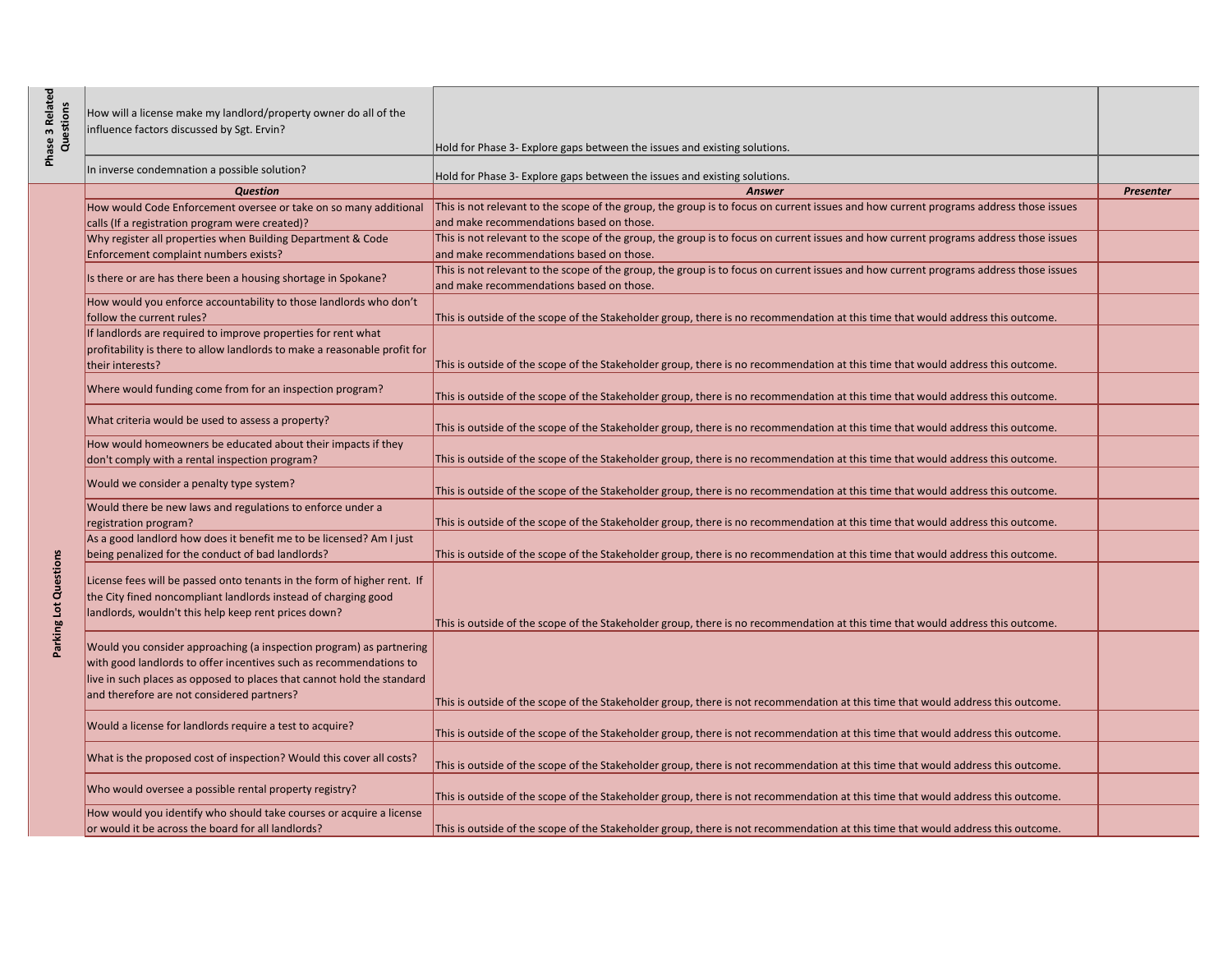|                         | In addition to current recommendations do you think the power     |                                                                                                                                                                                                                                                                    |                                   |
|-------------------------|-------------------------------------------------------------------|--------------------------------------------------------------------------------------------------------------------------------------------------------------------------------------------------------------------------------------------------------------------|-----------------------------------|
|                         | imbalance would change if Spokane were to adopt a just cause      |                                                                                                                                                                                                                                                                    |                                   |
|                         | eviction ordinance?                                               | This is outside of the scope of the Stakeholder group,                                                                                                                                                                                                             |                                   |
|                         |                                                                   | Advocate means to publically recommend or support while educate is to teach or train. Employees of the Community and Family<br>Services division at SRHD advocate by presenting the position of populations they represent to those who have the ability to impact |                                   |
|                         | How does Spokane Regional Health advocate and educate?            | issues affecting that population. An example of this would be talking to the Parks and Recreation Department about issues around a                                                                                                                                 |                                   |
|                         |                                                                   | park that is falling into disrepair and/or is experiencing a lot of naughty or criminal behavior and starting the conversation around                                                                                                                              |                                   |
|                         |                                                                   | resolving those issues. Another example of advocacy is to contact DSHS about issues a person is facing and advocating for the state to                                                                                                                             |                                   |
|                         |                                                                   | provide the help needed. Education falls into a large variety of venues. It may be speaking at a conference, or teaching parenting                                                                                                                                 | <b>Heather Wallace &amp;</b>      |
|                         |                                                                   |                                                                                                                                                                                                                                                                    |                                   |
|                         | Question                                                          | classes, or talking to the Public Safety Committee about the effects poor quality housing has on health.<br>Answer                                                                                                                                                 | Peggy Slider<br>Presenter         |
|                         | Does the new schedule include speakers reported on the survey? If |                                                                                                                                                                                                                                                                    |                                   |
|                         | not, why did we do the survey?                                    | We are working to identify the additional speakers when the speakers series currently scheduled is completed.                                                                                                                                                      |                                   |
|                         | Will new members be added to the Stakeholder Group as related to  |                                                                                                                                                                                                                                                                    |                                   |
|                         | the survey taken?                                                 | At this time the majority of stakeholders felt that the current lineup of the Stakeholder group was sufficient in representing many views.                                                                                                                         |                                   |
| Miscellaneous Questions | Can we have more information about the Hillyard Study             | At this time the Northeast Community Center is Housing and Health: Suggestions for the Future is available by public records request.                                                                                                                              | Heather Wallace &<br>Peggy Slider |